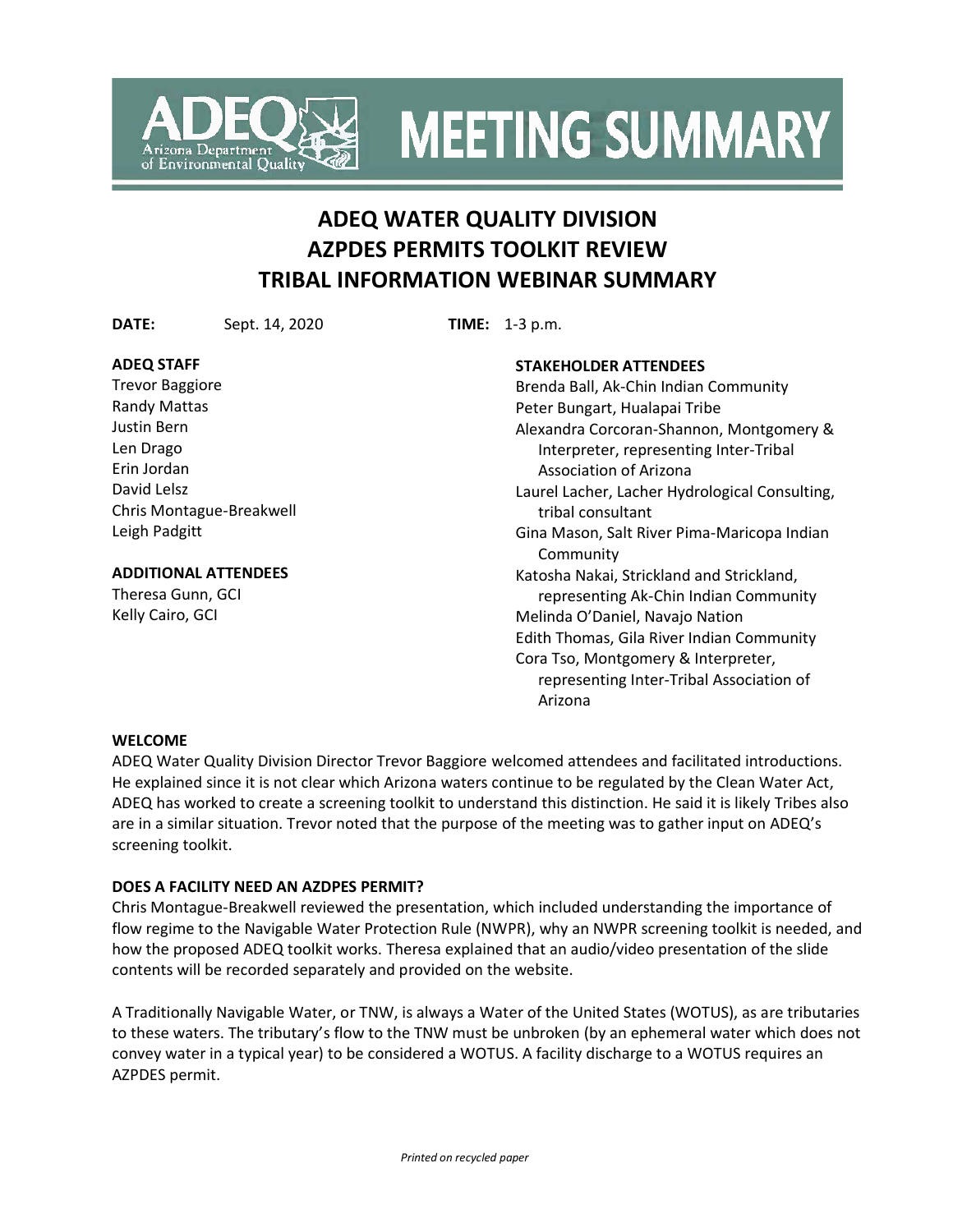Theresa asked attendees for their reaction to the toolkit and whether respective Tribes might find it useful to use similar tools.

Highlights of comments and questions include:

- (Question): Regarding the flow regime map, in 2018 USGS published a report showing 85% of waters flow through Tribal land. How will you issue permits that are in or flow through Tribal land?
	- $\circ$  (Response): ADEQ expects to consider protections of designated downstream uses and would also reach out to Tribe whether a permit should be required.
	- $\circ$  Trevor said that the CWA does not distinguish between jurisdictional boundaries, and that a TNW on Tribal land is afforded protections at the federal level.
	- $\circ$  He encouraged and welcomed data to update flow regime maps. The toolkit is meant as a screening tool. Additional information from Tribes is welcomed to update the map and potential permit requirements. The screening toolkit is meant to be conservative in order to ensure that waters are protected.
	- o ADEQ's consultation policy is expected to be updated by end of year
- (Comment): Dale Turner at The Nature Conservancy has a map of perennial streams in the state.
- (Question): R18-11-123 includes a list of waters which are granted state protection, is this list tied to WOTUS definition? There is a potential discharger upstream.
	- $\circ$  (Response): Trevor said that now that the NWPR is final, we can revisit applicability.
	- o Action item: Staff to contact Brenda with follow-up information.
- (Question): If R18-11-123 is no longer enforceable, what is the school of thought using the toolkit? Will new MOUs be needed? The upstream water plant hasn't been operational recently.
	- $\circ$  (Response): Rules tend to be in place until they are removed. If the rule is based on a definition that has changed, then it will need to be revisited.
- (Question): Who decides what is a TNW?
	- o (Response): Trevor said there are stand-alone TNWs determined by the US Army Corps of Engineers. This includes two parts of Gila River and two parts of Santa Cruz River. Other determinations are project-specific TNWs, also determined by the Corps on a project-byproject basis. ADEQ understands that the Corps does not currently intend to create a comprehensive TNW list.
- (Question): How did the USGS gather data used in the rain-drop tool?
	- $\circ$  (Response): This tool uses elevation data, with a point-and-click front end.
- There was a comment regarding the tremendous significance of the Gila River and water to the Gila River Indian Community, and the necessity to defend the Gila River's importance. The Tribe was told by another significant organization that the portion of the Gila River is no longer a WOTUS.
	- $\circ$  (Response): Trevor recommended further discussion about whether the water is a WOTUS. He cited risks to the discharger if there was not a permit associated with a WOTUS. Tribes and states each have the authority to set additional requirements on waters not protected by the CWA. Trevor offered to continue this discussion with Edith and/or Tribal leaders.
	- $\circ$  (Comment) If this concern is in relation to 404, could make a special request to the Corps.
- (Question): How does ADEQ handle determinations?
	- $\circ$  (Response): The permittee decides if they need to approach the department about a permit. If there is a discharge and there is evidence there is a connection to a WOTUS, ADEQ can require the discharger to get a permit.